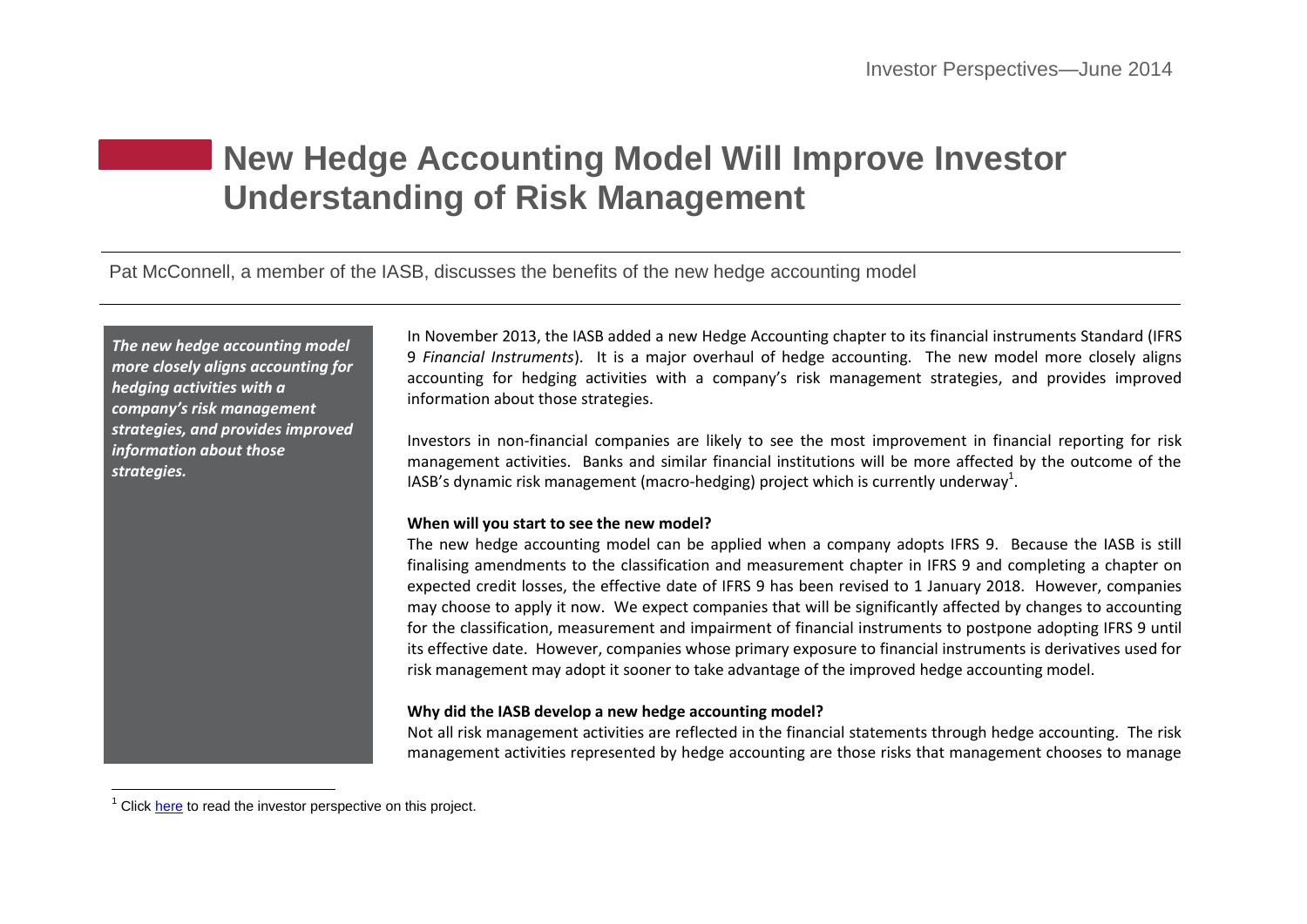with financial instruments such as derivatives, and for which they elect to use hedge accounting. In addition, because hedge accounting is elective it does not need to be applied even if a company is engaging in hedging activities. Because of IAS 39's onerous record-keeping requirements some companies simply chose not to make use of hedge accounting for some or all of their hedging activities. In addition, because of the rule-based nature of IAS 39, there are instances in which companies cannot apply hedge accounting even though they are using financial instruments to mitigate risk.

When a company enters into derivatives for risk management purposes but hedge accounting cannot or is not applied, the derivatives are accounted for as if they were trading instruments. This creates volatility in profit and loss that is inconsistent with the economics of the related risk management strategy. As a result, the hedging relationship is not apparent to investors. A company that has reduced its risk by entering into the derivatives for risk management purposes may paradoxically appear more risky.

### **Objective of the new hedge accounting model**

The objective of the new hedge accounting model is an enhanced link with risk management. It will be simpler for companies to apply, and it will permit them to apply hedge accounting to many more risk management strategies that use financial instruments. Enabling hedge accounting to be applied to more risk management strategies will improve investors' understanding of how the company is managing risk. This will better align the financial accounting result to the economics of the strategy, resulting in less artificial volatility in profit and loss.

### **Disclosures**

 $\overline{\phantom{a}}$ 

Analysts and investors complain that financial results produced by the IAS 39 model are often confusing and do not provide sufficient information to understand a company's risk management activities. For example, the disclosures today are more focused on individual instruments than in providing information about riskmanagement, which is not helpful or transparent for investors.

The new model's enhanced disclosure requirements aim to improve investors' understanding of a company's hedging activities. The new disclosure package will meet many of the recommendations put forward by the CFA Institute in its study, *User Perspectives on Financial Risk Disclosures under IFRS – Derivatives and Hedging Activities Disclosures (Volume 2)<sup>2</sup>* .

<sup>&</sup>lt;sup>2</sup> A copy of this study can be found at: [http://www.cfainstitute.org/ethics/Documents/cfa\\_institute\\_user\\_perspectives\\_on\\_financial\\_instruments\\_under\\_ifrs.pdf](http://www.cfainstitute.org/ethics/Documents/cfa_institute_user_perspectives_on_financial_instruments_under_ifrs.pdf)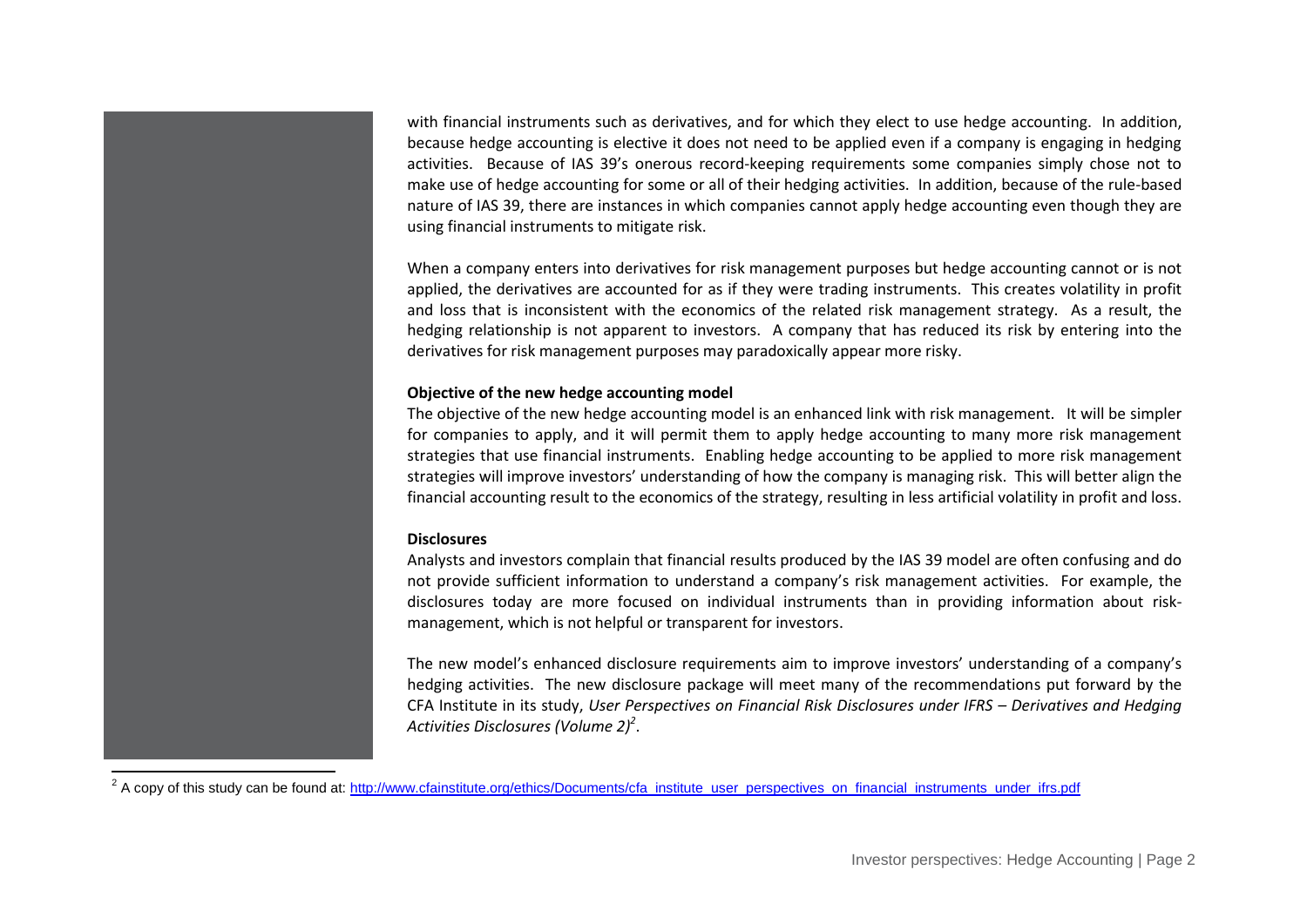*…the new model requires that all disclosures about hedge accounting be provided in a single location making use of a tabular format.*

Currently, information about hedge accounting is required to be provided only by type of hedge (eg cash flow and fair value hedges for accounting purposes). It is difficult for investors to relate this information to the types of risks being hedged such as interest rate, currency and commodity price risk. To make these relationships more transparent, the new model requires that all disclosures about hedge accounting be provided in a single location making use of tables.

For example, a company may manage its floating interest rate risk by using an interest rate swap to change it to a fixed interest rate. For accounting purposes this is known as a cash flow hedge. The company may also use a cross-currency interest rate swap to manage the floating interest rate and foreign exchange risk of another financial instrument. This is also known as a cash flow hedge for accounting purposes. Now, the company will be required to disclose, in a tabular format, the two risk mitigating strategies separately under the heading of cash flow hedges. It will disclose information about the interest rate swap under a risk category for floating interest rate risk and information about its cross currency swap under a separate category for foreign exchange risk combined with floating interest rate risk.

The following example illustrates how a company might disclose amounts related to items designated as hedging items in a tabular format.

|                                                                                                   | <b>Nominal amount</b><br>of the hedging<br>instrument | Carrying amount of the<br>hedging instrument |                    | Line item in the<br>statement of<br>financial position | Changes in fair<br>value used for<br>calculating |  |  |  |
|---------------------------------------------------------------------------------------------------|-------------------------------------------------------|----------------------------------------------|--------------------|--------------------------------------------------------|--------------------------------------------------|--|--|--|
|                                                                                                   |                                                       | <b>Assets</b>                                | <b>Liabilities</b> | where the hedging<br>instrument is<br>located          | hedge<br><b>ineffectiveness</b><br>for 20X1      |  |  |  |
| Cash flow hedges                                                                                  |                                                       |                                              |                    |                                                        |                                                  |  |  |  |
| Floating interest rate<br>risk: Interest rate<br>swap contracts                                   | XX                                                    | XX                                           | XX                 | I ine item XX                                          | XX                                               |  |  |  |
| Foreign exchange<br>risk combined with<br>floating interest rate<br>risk: Cross currency<br>swaps | XX                                                    | XX                                           | XX                 | Line item XX                                           | XX                                               |  |  |  |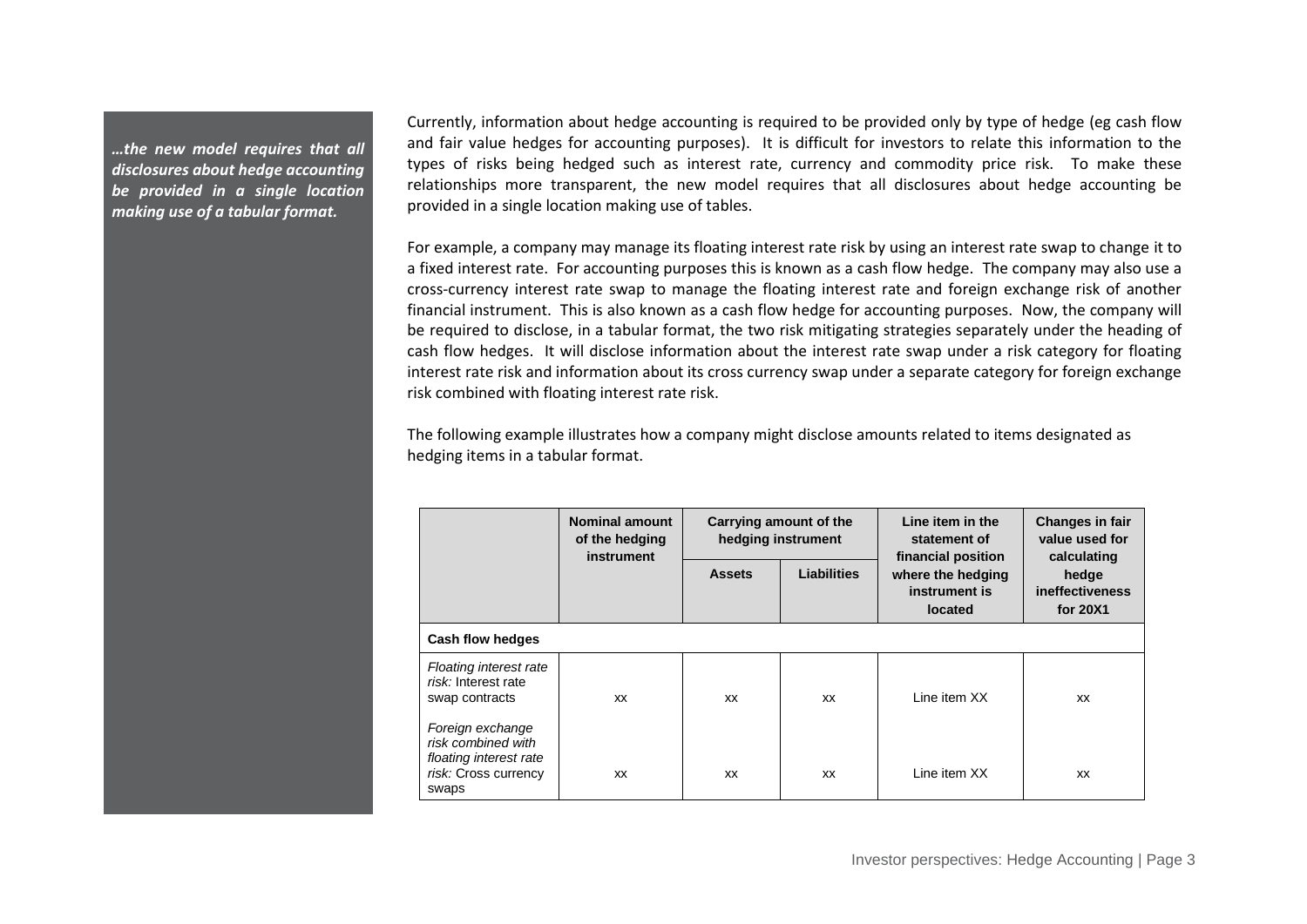| Fair value hedges                                      |    |           |    |              |    |  |  |
|--------------------------------------------------------|----|-----------|----|--------------|----|--|--|
| Interest rate risk<br>- Interest rate swaps            | XX | <b>XX</b> | XX | Line item XX | XX |  |  |
| Foreign exchange<br>risk<br>- Foreign currency<br>loan | XX | XX        | XX | Line item XX | XX |  |  |

These tabular disclosures will significantly improve the information about the risks being hedged and for which hedge accounting has been elected. Companies will also be required to explain their risk management strategy, provide details about derivatives they have entered into including their potential effect on future cash flows, and explain the effect hedge accounting has had on their financial statements.

A company will not be required to disclose information about risks that are not being hedged, or risks that are being hedged but for which hedge accounting has not been elected. However, IFRS 7 *Financial Instruments: Disclosures* already requires companies to provide qualitative and quantitative disclosures about the nature and extent of risks arising from financial instruments to which it is exposed and how it manages those risks. We hope that, as part of these disclosures, companies will provide information to help investors understand how they manage risks for which hedge accounting **is not** applied.

#### **Conclusion**

As mentioned above, the new hedge accounting model will not be mandatory until 1 January 2018 when IFRS 9 becomes effective. However, a company may elect to adopt IFRS 9 at any time between now and 2018. That means that for the next few years, investors will need to pay particular attention to the hedge accounting model being applied by companies.

Note that even though a company may not be applying the new hedge accounting model, it can adapt the improved disclosure format to its hedge accounting under IAS 39. This alone is likely to improve an investor's understanding of a company's risk management strategies.

Investors want to understand the risks that a company faces, how it manages those risks and how effective the company's risk management strategy was. In addition, they want to be able to understand the difference between the economic outcome of the risk management strategies and the financial reporting outcome.

*Investors want to understand the risks that a company faces, how it manages those risks and how effective the company's risk management strategy was. In addition, they want to be able to understand the difference between the economic outcome of the risk management strategies and the financial reporting outcome.*